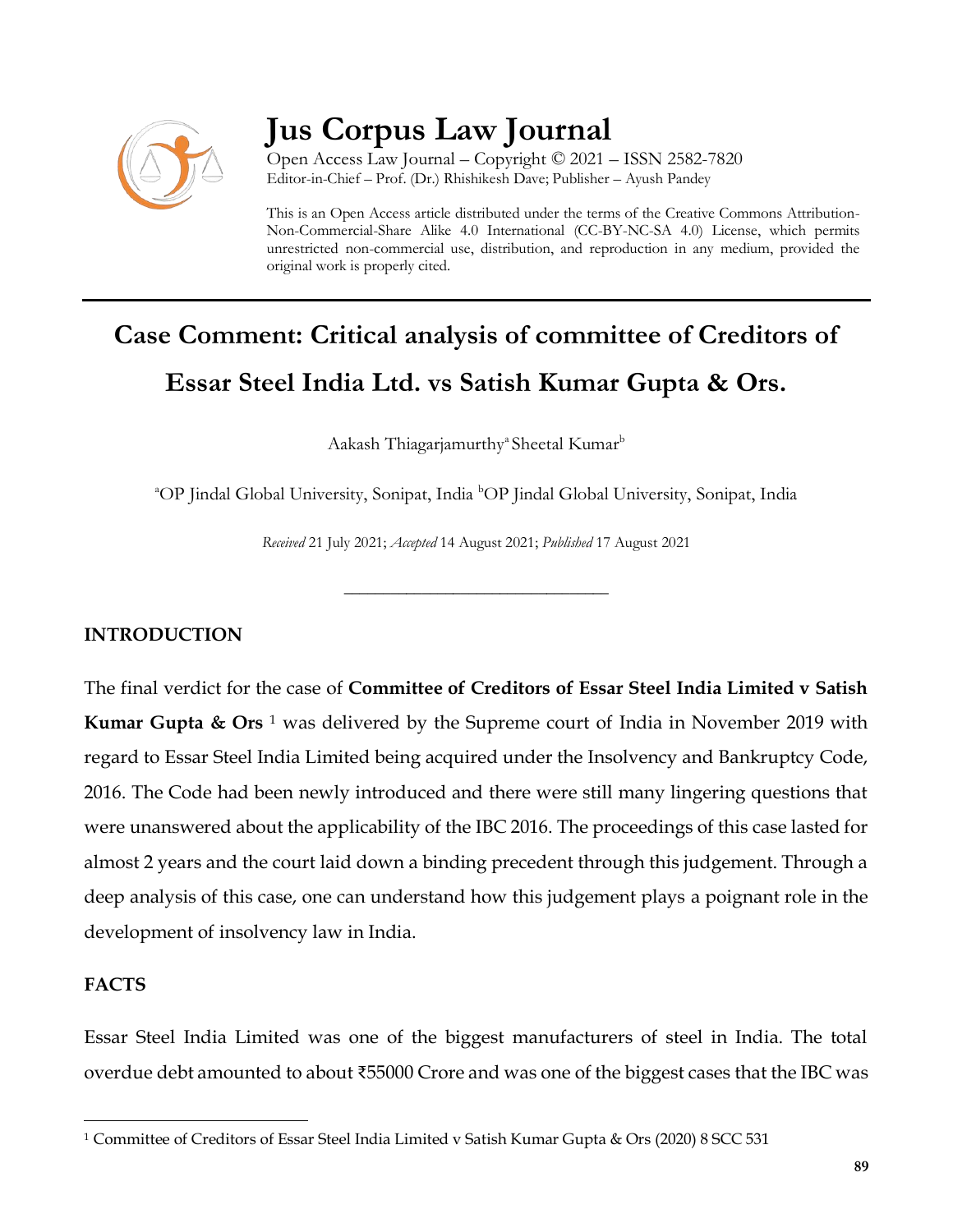dealing with IBC. National Company Law Tribunal (NCLT) branch in Ahmedabad issued an order in 2017 initiating insolvency proceedings against Essar Steel and the said application was filed by the State bank of India and Standard Chartered Bank. **Arcelor Mittal India Private Limited** and **Numetal Ltd** and **Vedanta Limited** submitted **resolution plans**. As the court proceedings progressed, the Supreme court held both Arcelor Mittal and Numetal were ineligible to submit resolution plans as they had not yet paid the Non-Performing Assets (NPA) to their respective creditors, and they had to do so in order to become eligible. The important task of selecting a resolution plan to employ by casting votes fell on the **Committee of Creditors (COC)** of Essar Steel. SC further stated that if no plan was chosen by the COC then Essar Steel will be Liquidated. Arcelor Mittal's resolution plan was selected by Essar Steel COC once Arcelor became eligible by making the payments.

#### **CONTENTS OF ARCELOR MITTAL'S RESOLUTION PLAN**

Arcelor Mittal's resolution plan first laid down that the COC had the discretion to decide how the funds could be distributed between secured financial creditors. It had provision for payment of ₹42000 crore upfront and ₹8000 crore equity infusion. It laid down that unsecured financial creditors will receive 4% payment of their claim, operational creditors who have claims of less than 1 crore will be paid in full and operational creditors who have a claim of more than 1 crore will not be paid at all. This plan also mentioned that once the financial creditors were paid their dues, all documents given as security apart from corporate or personal guarantees will be assigned to Arcelor Mittal and those documents that cannot be assigned would be terminated. Finally, once the NCLT approved the resolution plan, all the guarantees which were issued /given prior to the initiation of the plan and if a guarantor has any demand on grounds of subrogation, it will be deemed void. But, the financial creditors will still have the right to hold the promoter group accountable and enforce the corporate or personal guarantees against them. The NCLT only partially approved this plan and stated that the COC has to re-think and change the way that the funds will be distributed so that there is no discrimination and so that the operational creditors who have claims of over ₹1,00,00,000 (1 Crore rupees) and Standard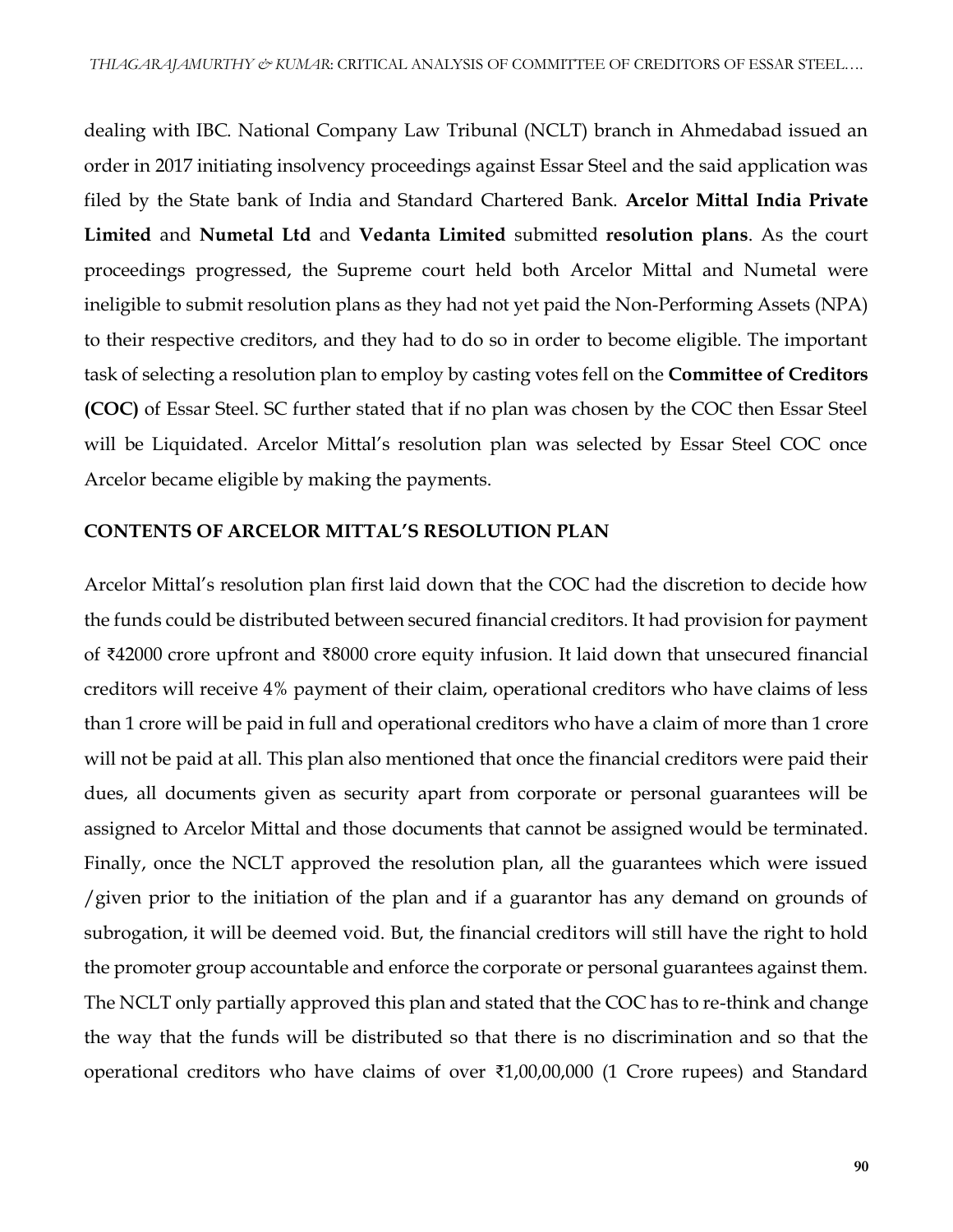Chartered which is a financial creditor have a higher recovery<sup>2</sup>. Standard Chartered challenged this order along with other aggrieved operational creditors before the National Company Law Appellate Tribunal (NCLAT)<sup>3</sup> .

### **NCLAT ORDER**

 $\overline{a}$ 

The NCLAT passed an interim order which directed the Committee of Creditors of Essar Steel to have another meeting to reach a decision post the NCLT order. The COC of Essar Steel in furtherance of this order constructed a meeting and reached that they would make proportionally distribute the money back to the secured financial creditors apart from Standard chartered, and as a moral obligation, they would make  $\bar{\tau}$  1000 crore payment to operational creditors who are owed more than ₹ 1 crore. The reason why the COC did not include Standard Chartered in their plans of distribution of funds was that Essar Steel had simply made a guarantee to Standard Chartered that they would give them the money from an offshore subsidiary's debt and the security for this debt was the shares Essar steel owned of the offshore subsidiary itself (which was lower value than the debt taken) and the control of Essar Steel's project assets would not go to them. Hence the COC decided to pay standard chartered money appropriate to the value for the security Standard Chartered held which was about ₹ 61 crores. Finally, the NCLAT passed an order wherein they approved the resolution plan of Arcelor Mittal. They made sure that the unsecured, secured and operational creditors were given equal importance and this made the recovery of each creditor improve to 60.7 %, allowed operational creditors who had still not received relief from the NCLT or NCLAT to continue their pursuing the case filed against Essar Steel after the insolvency resolution proceedings are over and finally the guarantees given by Essar Steel will come to a close after the debt is cleared<sup>4</sup>.

<sup>2</sup> *Standard Chartered Bank & ors v Essar Steel India Limited* 2019 SCC Online NCLT 750 [27]

<sup>3</sup> Rajat Sethi and Aditi Agarwal, 'Case Note: Judgement of the Supreme Court in the Essar Steel Case' (Mondaq, 2021) [<https://www.mondaq.com/india/insolvencybankruptcy/1058270/case-note-judgement-of-the-supreme](https://www.mondaq.com/india/insolvencybankruptcy/1058270/case-note-judgement-of-the-supreme-court-in-the-essar-steel-case#_ftnref15)[court-in-the-essar-steel-case#\\_ftnref15>](https://www.mondaq.com/india/insolvencybankruptcy/1058270/case-note-judgement-of-the-supreme-court-in-the-essar-steel-case#_ftnref15) accessed 26 June 2021

<sup>4</sup> *Standard Chartered Bank & Ors v Satish Kumar Gupta & Ors* 2019 SCC Online NCLAT 388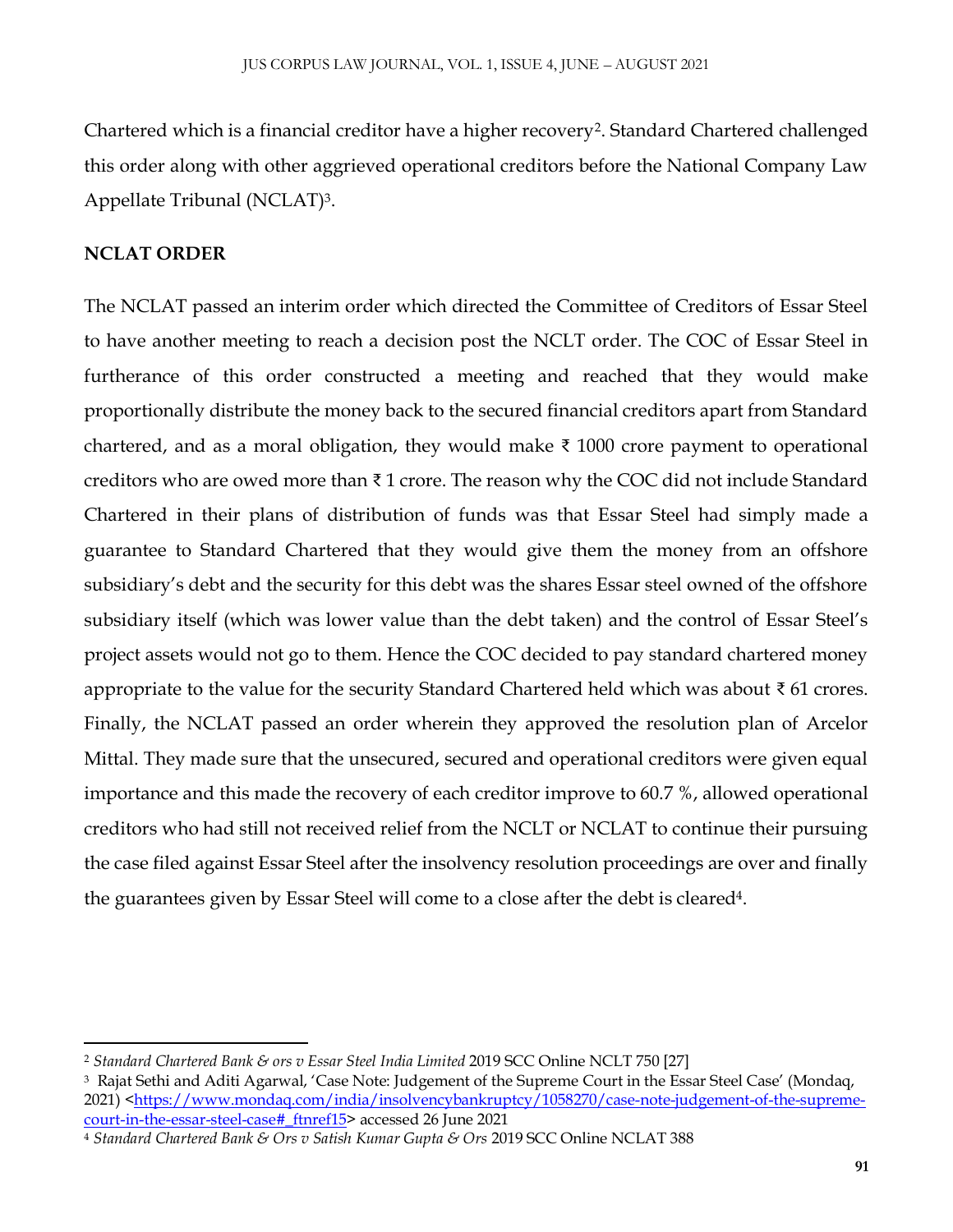#### **FINDINGS BY THE SUPREME COURT**

Appeals were made before the supreme court questioning the jurisdiction of NCLT and NCLAT and even questioning the powers of the COC and ultimately challenging the order of the NCLAT. But during the pendency of the appeals in the supreme court, simultaneously the Insolvency and Bankruptcy Code (Amendment) Act 2019 was brought into effect with retrospective application of it. The new IBC amendment act stated that the minimum payment that must be given to operational creditors must be larger than the amount to be paid in case of liquidation and the amount to be paid if the amount for resolution is decided in accordance with Section 53 of the IBC $5$ . It also enumerated that A Financial creditor who expresses dissent should be given at least a small amount of the sum amount he is to receive in case liquidation happens. It also stated that the COC can validate a resolution plan submitted after it deliberates on the way the funds will be distributed based on the priority of creditors given under **Section 53(1)<sup>6</sup>** and that a distribution of funds in accordance with the new **Section 30(2)(b) of IBC**<sup>7</sup> will be Equitable and Fair. One of the most important changes that were brought in by the amendment was, it became mandatory that all insolvency proceedings had to finish within 330 days from the date at which insolvency proceedings begin and leeway of 90 days is given for those proceedings that had already begun or were subject to litigation<sup>8</sup>.

#### **DEVELOPMENTS FROM THIS CASE**

In 2019 the supreme court passed the judgement in this case and set precedent on many issues. The **first one** being that **Indian Insolvency law favours a market and creditor process**. The CIRP, Corporate Insolvency Resolution Process is flexible where resolution applicants can give solutions for corporate debtors revival. The Supreme court stated clearly that the COC was the head of the resolution process but couldn't ignore the fact that financial creditors were well versed with the practicability of the company and the feasibility of a resolution plan for the

 $\overline{a}$ 

<sup>5</sup> Insolvency and Bankruptcy Code Amendment Act 2019, s 53

<sup>6</sup> Insolvency and Bankruptcy Code Amendment Act 2019, s 53(1)

<sup>7</sup> Insolvency and Bankruptcy Code Amendment Act 2019, s 30(2)(b)

<sup>8</sup> Nandani Anand, 'Essar Steel Case: How Supreme Court Revised the Revolutionary IBC Regime' (SSRN 2020) [<https://papers.ssrn.com/sol3/papers.cfm?abstract\\_id=3643327>](https://papers.ssrn.com/sol3/papers.cfm?abstract_id=3643327) accessed 28 June 2021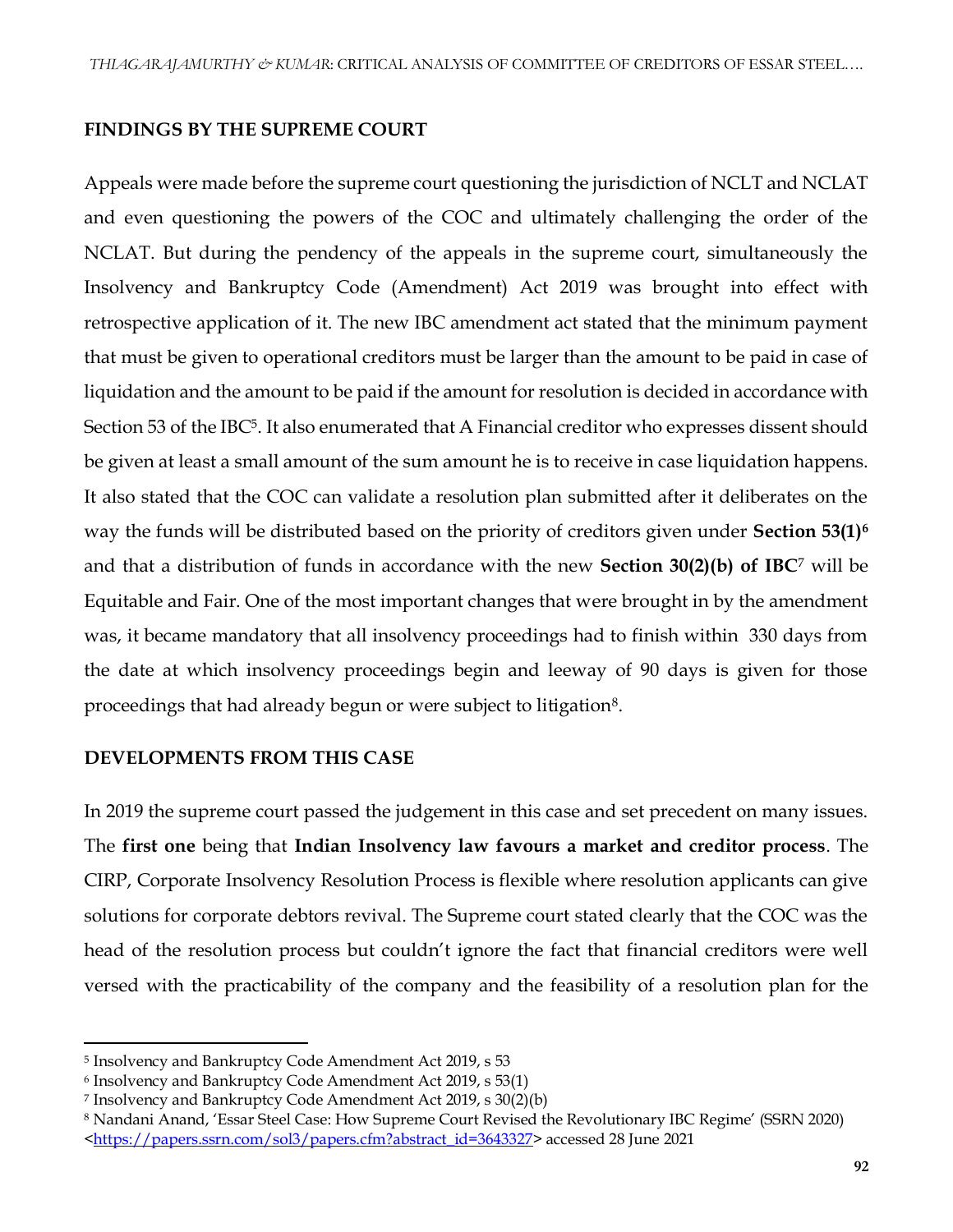debtor and that the financial creditors have done adequate due diligence before they granted a loan to the debtor. Supreme court stated that the authority adjudicating must ensure that the COC while making the decision must follow these factors, (i) Corporate debtor will be a going concern while resolution process is going on, (ii) Corporate debtors asset value must be maximised, (iii) all the stakeholders' interests should be balanced. And if these factors have not been considered then the plan will be sent back to the COC and this was reiterated in the case of **Karad Urban Co-operative Bank Ltd. v Swapnil Bhingardevay and Ors<sup>9</sup> .** where the court stated that if the above factors have not been complied with, and the COC has approved the plan, then the adjudicating authority will switch to hands-off mode. So the problem that will arise is how a party that wants to dispute the verdict of the COC can produce evidence? Supreme court stated that the resolution applicants are entitled to the full information about the corporate debtor and allowed the COC to form sub-committees to perform minor administrative tasks but stated that the main decision and approval has to come from the COC as most of the important decisions both corporate and managerial are taken by the COC. The supreme court while keeping in mind the importance and power of creditors to decide the viability of the resolution plan and the method of allocation of funds, recognized that the COC does not have a fiduciary duty in particular to a group of creditors but the OC must take business decisions with a majority which includes and binds upon all stakeholders.

The **second major issue** the court resolved was the **equitable treatment of the creditors**. The Supreme court said that it cannot be the case that irrespective of the class or security interest, all creditors are getting the same recovery compensation from the resolution plan. The court held that even in the same group of secured financial creditors, each creditor can be treated differently. The court stated that if the creditor's security interest is not stressed upon and not given importance, then the creditors are more likely to vote for liquidation of the debtor instead of resolution and this goes against the main reason IBC was enacted. If any bankruptcy law weakens, delays, or does not prioritise the security, it makes the reason why the security was made redundant. The supreme court laid down that it is impossible for operational creditors

 $\overline{\phantom{a}}$ 

<sup>9</sup> Karad Urban Co-operative Bank ltd v Swapnil Bhingardevay & Ors AIR 2020 SC 4381 [14]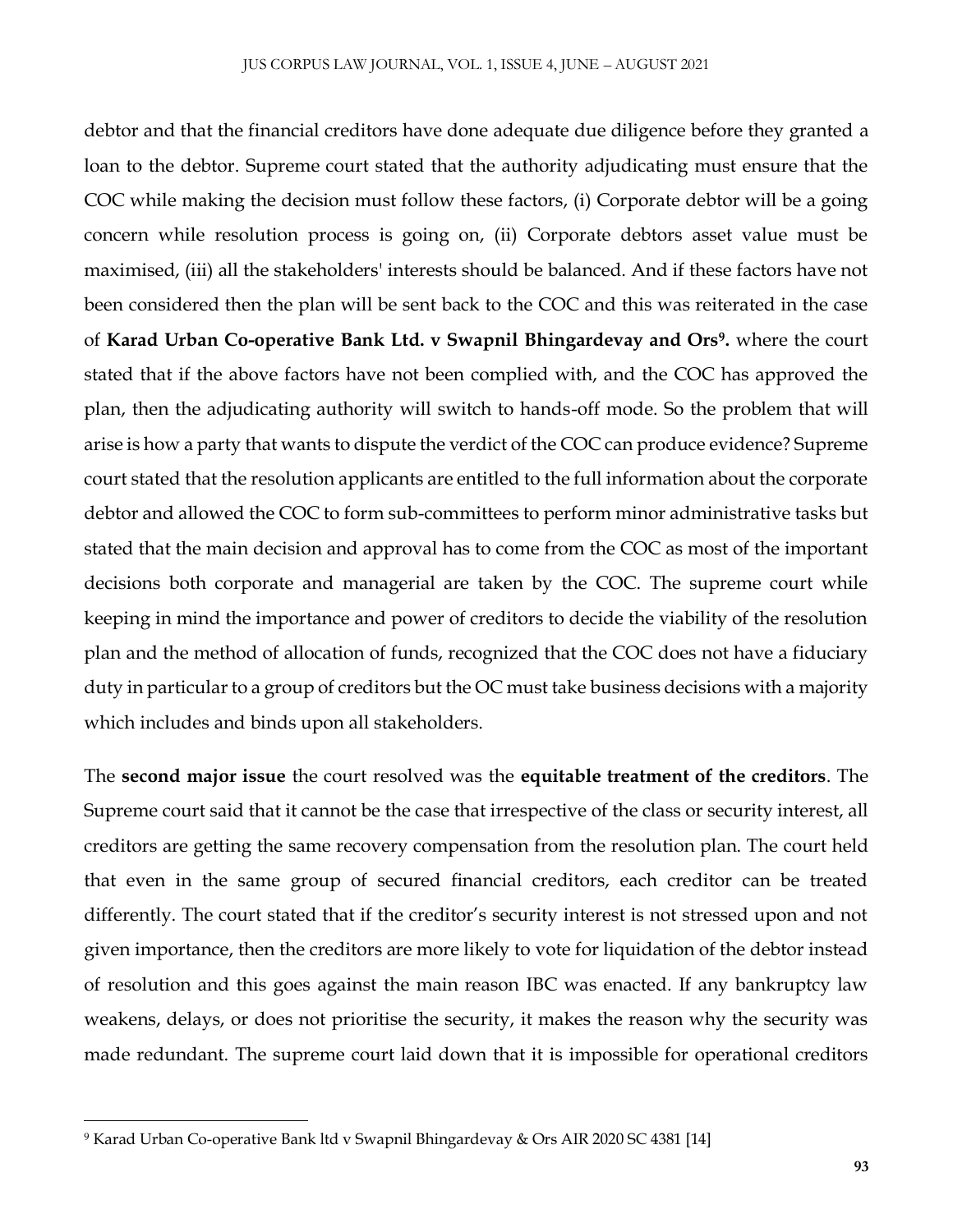and financial creditors to be clubbed together and the IBC itself considers operational creditors to be a separate class. But the IBC enumerates some safeguards like a priority in repayment to make sure that the operational creditors' rights are dealt with fairly and equitably. Hence the supreme court stated that the COC can give the green light for resolution plans which give differential payments to operational and financial creditors as long as they are in compliance with the IBC. The supreme court, keeping in mind the powers of the COC to decide the distribution of funds among the classes of creditors, stated that the financial creditors must safeguard the interests of the operational creditors. However, there can arise conflicts of interest as lenders' primary concern is recovery for themselves. And the above checks laid down by the supreme court might not be enough to eradicate the conflict of interest

The third issue the court dealt with was to make certain that the applicants of the resolution were provided with a clean slate to start afresh. The supreme court deemed it imperative that the applicants be well aware of the debts and liabilities of the corporate debtor prior to acquiring it, and must have the opportunity to start on a fresh slate. They likewise specified that the provision in Arcelor Mittal's resolution plan which stated that there will not be a right to subrogation for any of the amounts paid by the promoter group under the guarantees given for Essar Steel was valid. Ultimately the guarantor's claim of subrogation was rendered innocuous. The supreme court relied on the judgement of **State Bank of India v Ramakrishnan<sup>10</sup>**; wherein it was considered that personal guarantors would be out of the purview of moratorium under Section 14 of IBC<sup>11</sup>. Instead, they relied on Section 31 of IBC<sup>12</sup> which opined that Section 31 binds the guarantors of the corporate debtors as well, so payments can be made to the guarantors. The Apex court also held that the moment a resolution plan has been accepted then all the undecided claims of the corporate debtor would be redundant. The introduction of **Section 32A of IBC<sup>13</sup>** provides that prior liability for criminal offences is extinguished. This section gives immunity to the new management of the corporate debtor for crimes committed by the former management.

 $\overline{\phantom{a}}$ 

<sup>10</sup> State Bank of India v Ramakrishnan (2018) 17 SCC 394

<sup>11</sup> Insolvency and Bankruptcy Code 2016, s 14

<sup>12</sup> Insolvency and Bankruptcy Code 2016, s 31

<sup>13</sup> Insolvency and Bankruptcy Code Amendment Act 2019, s 32A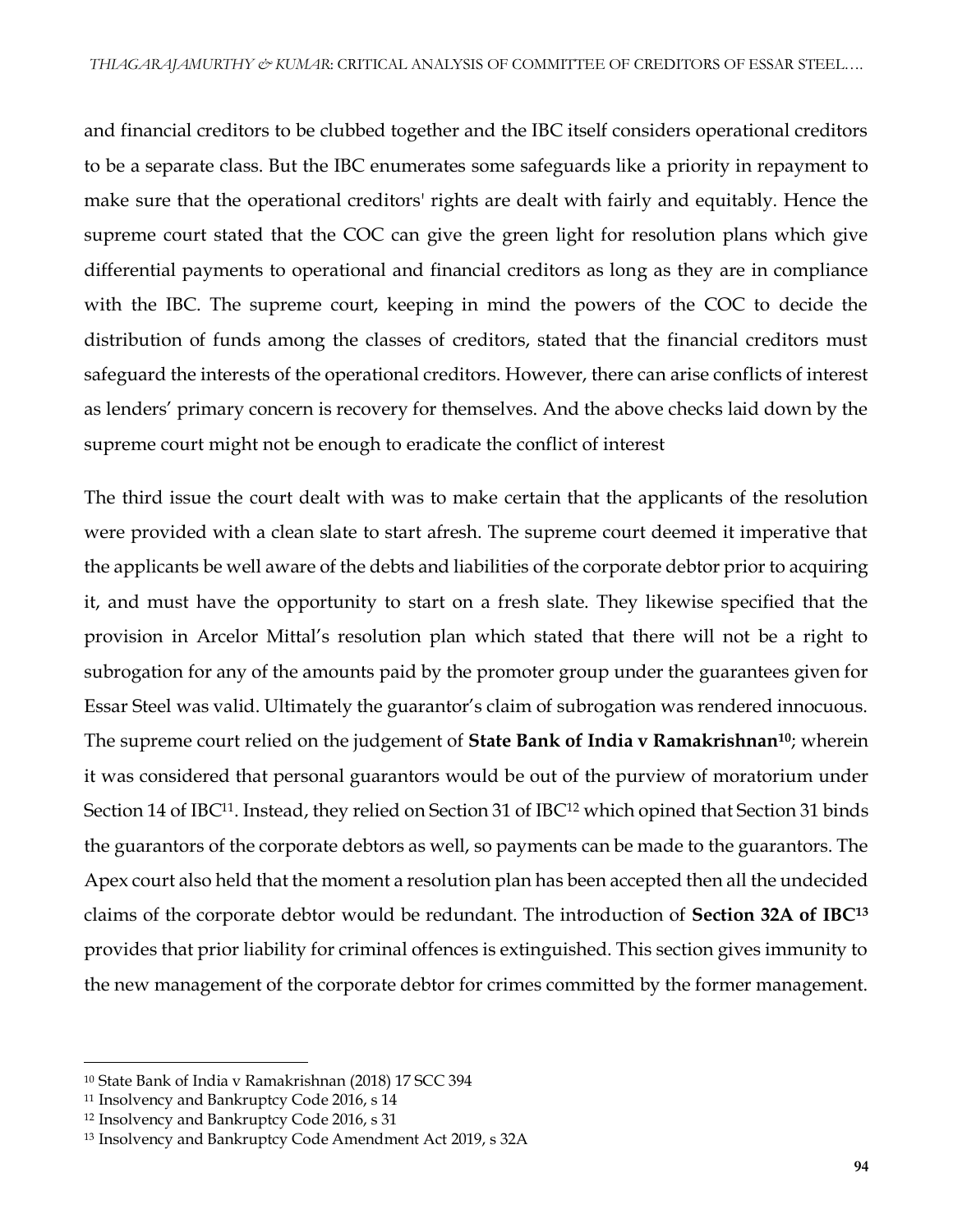In the case of **Manish Kumar v UOI,** <sup>14</sup> the court understood the importance of new management and that they needed to have a fresh start and rejected the claim that this section was unconstitutional. Successful resolution applicants must start on a fresh slate and should not be subject to pending claims from guarantors.

The **fourth major issue** that the court dealt with is the **requirement of a more expedient process for insolvency resolution**. The supreme court recognised that the **Recovery of Debts Act 1993**, **Sick Industrial Companies (special provisions) Act 1985,** and the **Securitisation and Reconstruction of Financial Assets and Enforcement of Securities Interest Act, 2002** was a failure as the legal proceedings under these acts were very time consuming and dragged for many years hence to make sure that value of the assets is realised to the maximum extent the court deemed it wrong to eliminate **Section 4** of the IBC Amendment Act<sup>15</sup> which gave a requisite time before which the CIRP had to be finished. The supreme court decided to remove the word 'mandatorily' and hence the CIRP has to be completed in 330 days that is stipulated.

The **fifth issue** is that the **resolution professional cannot perform an adjudicatory function**. The court adjudicated that the resolution professional must only collate, collect and admit claims and he does not need to perform any sort of adjudicatory functions. These claims will finally be decided upon by the COC. All claims need to be sent to the resolution professional to ascertain, a resolution applicant will have knowledge about the amount of money to be paid in order to acquire the business of the corporate debtor. A resolution applicant must not abruptly face 'undecided' claims post acceptance of the resolution plan as this would make amounts payable uncertain.<sup>16</sup> Restricting the resolution professional only to an administrative role and not an adjudicatory role might cause problems as the basis on which creditors' claims are either accepted or rejected is not straightforward and would need an evaluation of the merits of the claim and due to this many operational creditors have filed cases in the NCLAT and NCLT questioning and challenging the treatment of their claims. This problem was highlighted in the

 $\overline{a}$ 

<sup>14</sup> Manish Kumar v UOI 2021 SCC Online SC 30

<sup>15</sup> Insolvency and Bankruptcy Code Amendment Act 2019, s 4

<sup>16</sup> 'Committee Of Creditors of Essar Steel India Limited v Satish Kumar Gupta & Ors. - AAA Insolvency' (Insolvency Professionals, 2019) [<https://insolvencyandbankruptcy.in/committee-of-creditors-of-essar-steel](https://insolvencyandbankruptcy.in/committee-of-creditors-of-essar-steel-india-limited-vs-satish-kumar-gupta-ors/)[india-limited-vs-satish-kumar-gupta-ors/>](https://insolvencyandbankruptcy.in/committee-of-creditors-of-essar-steel-india-limited-vs-satish-kumar-gupta-ors/) accessed 26 June 2021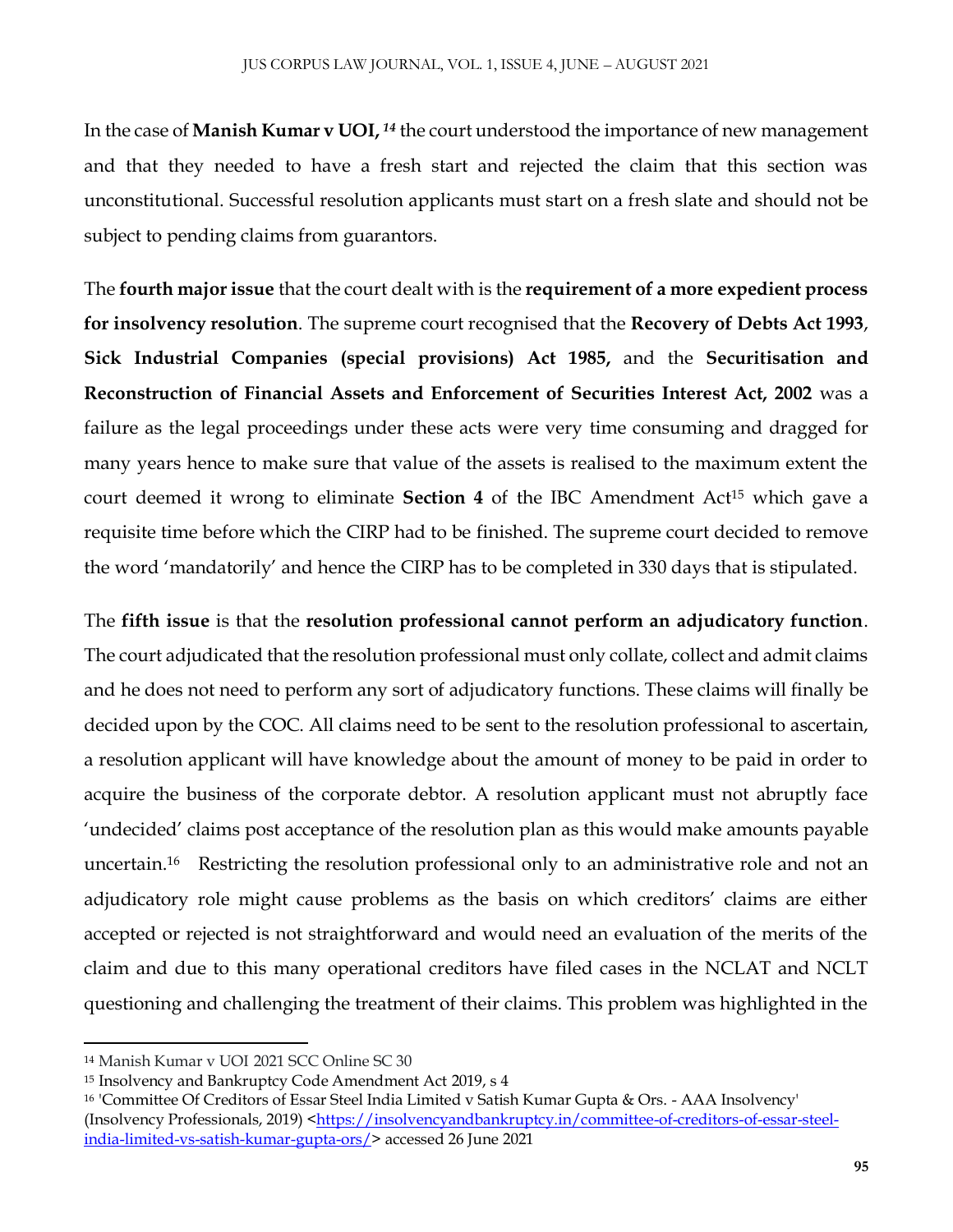case of **Swiss Ribbons Pvt. Ltd. v UOI***<sup>17</sup>* the court acknowledged the fact that the resolution professional performs only administrative tasks, the liquidator's deduction under section 41 of IBC<sup>18</sup> is something quasi-judicial in nature and there isn't any major difference in the qualification criteria between a resolution professional and a liquidator.

Another important point which the supreme court adjudicated upon was the validity of a subcommittee by the COC. It was held that the COC cannot delegate its powers to anyone else which have important impacts on the functioning of the corporate debtor's business operations. With regard to using section 30(4)<sup>19</sup> to approve a resolution plan, this power is not allowed to be delegated to anyone else as this power has solely been vested with the COC to make important business decisions on its own. The court stated subcommittees can be appointed in order to negotiate or perform ministerial and administrative actions<sup>20</sup>.

## **IMPACT OF THE JUDGEMENT**

The potential impact that the judgement will have comes in a few forms where (i) the banks would recover about ₹42000 crores against admitted debts of about ₹49473 crore which is an 85% recovery compared to 53% which is the average recovery in resolution cases. (ii) This judgement would speed up the duration of the resolution process and reduce the dispute between legal and financial creditors. (iii) This judgement will attract investors who were getting apprehensive about the bankruptcy process in the country. Finally, the removal of the mandatory 330-day time limit supports the process of resolution and encourages insolvent companies to go through the process rather than liquidation taking place. This is the main goal of the IBC<sup>21</sup> .

 $\overline{a}$ 

<sup>17</sup> Swiss Ribbons Pvt Ltd v Union of India AIR 2019 SC 739

<sup>18</sup> Insolvency and Bankruptcy Code 2016, s 41

<sup>19</sup> Insolvency and Bankruptcy Code 2016, s 30(4)

<sup>20</sup> Pallavi Saluja, 'Essar Steel Judgment: Key Highlights' (Bar and Bench - Indian Legal news, 2021) [<https://www.barandbench.com/columns/essar-steel-judgment-key-highlights>](https://www.barandbench.com/columns/essar-steel-judgment-key-highlights)accessed 26 June 2021

<sup>&</sup>lt;sup>21</sup> 'Essar Insolvency Case' (Drishti IAS, 2019) [<https://www.drishtiias.com/daily-updates/daily-news](https://www.drishtiias.com/daily-updates/daily-news-analysis/essar-insolvency-case)[analysis/essar-insolvency-case>](https://www.drishtiias.com/daily-updates/daily-news-analysis/essar-insolvency-case)accessed 26 June 2021